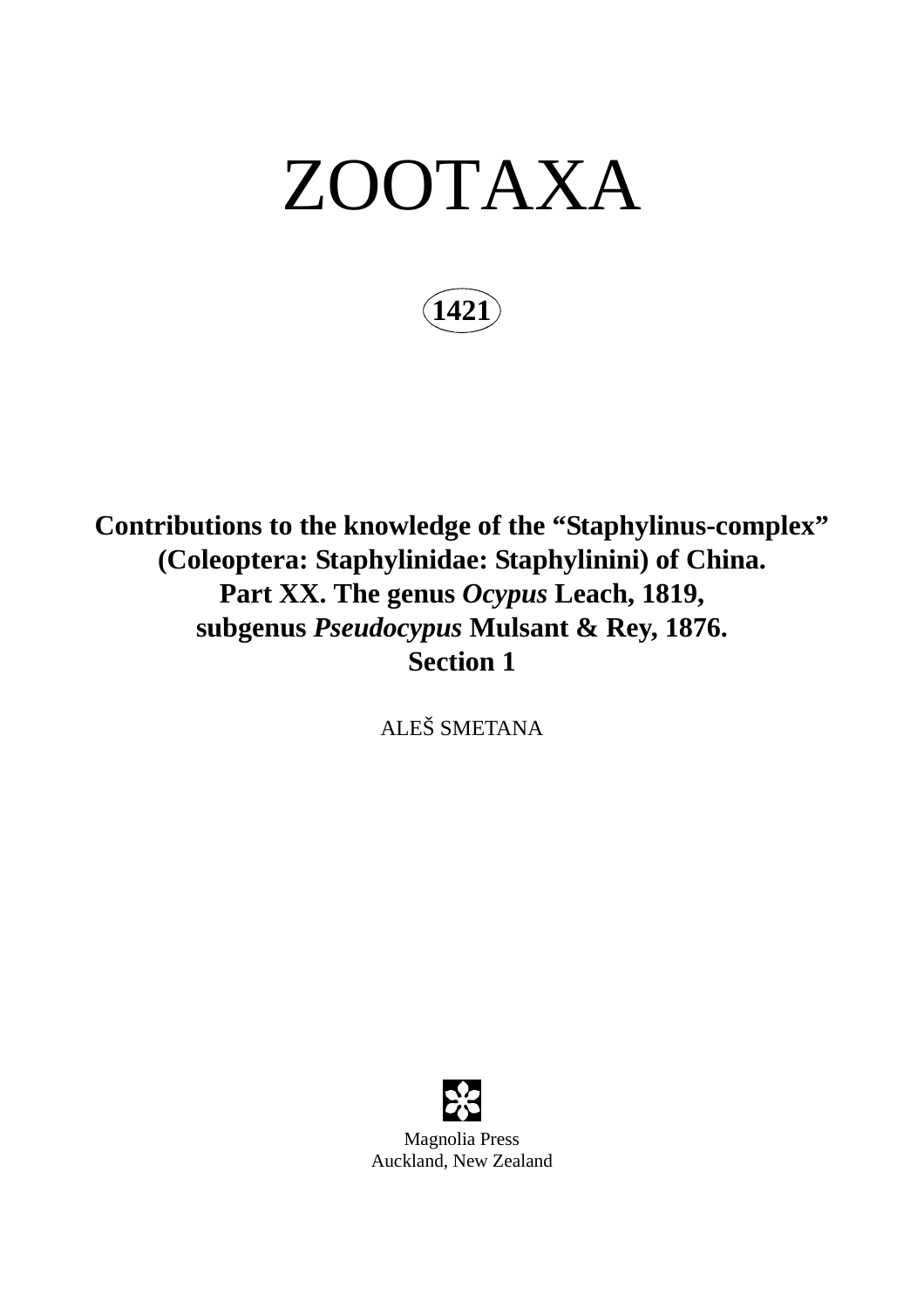Aleš smetana<br>Contributions to the knowledge of the "Staphylinus-complex" (Coleoptera: Staphylinidae: Staphylinini) of China. Part XX. The genus *Ocypus* Leach, 1819, subgenus *Pseudocypus* Mulsant & Rey, 1876. Section 1 (*Zootaxa* 1421) 72 pp.; 30 cm. 8 March 2007

ISBN 978-1-86977-093-8 (paperback)

ISBN 978-1-86977-094-5 (Online edition)

FIRST PUBLISHED IN 2007 BY Magnolia Press P.O. Box 41-383 Auckland 1346 New Zealand e-mail: zootaxa@mapress.com http://www.mapress.com/zootaxa/

© 2007 Magnolia Press

All rights reserved.

No part of this publication may be reproduced, stored, transmitted or disseminated, in any form, or by any means, without prior written permission from the publisher, to whom all requests to reproduce copyright material should be directed in writing.

This authorization does not extend to any other kind of copying, by any means, in any form, and for any purpose other than private research use.

ISSN 1175-5326 (Print edition) ISSN 1175-5334 (Online edition)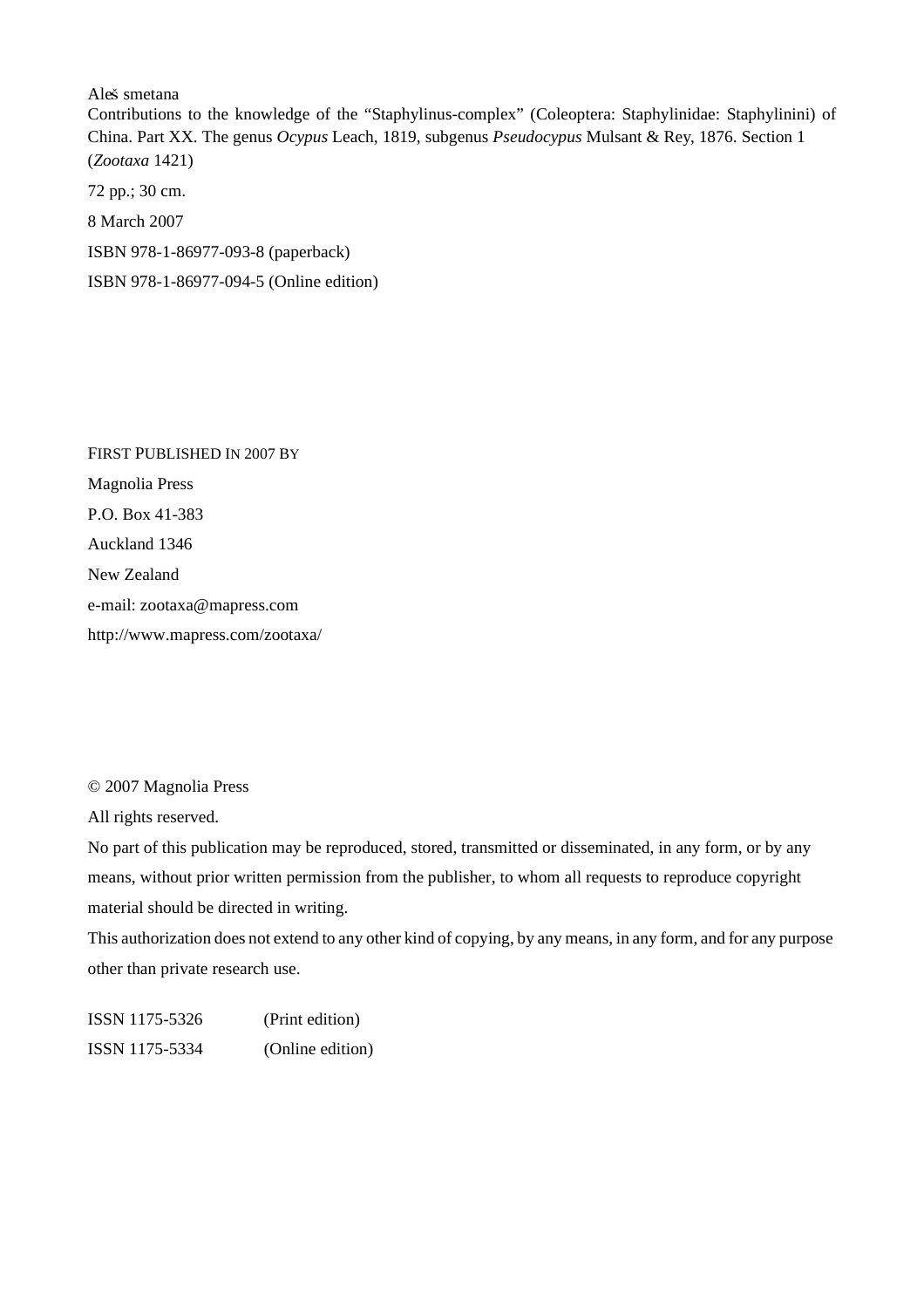Copyright © 2007 · Magnolia Press



## Contributions to the knowledge of the "Staphylinus-complex" (Coleoptera: Staphylinidae: Staphylinini) of China. Part XX. The genus Ocypus Leach, 1819, subgenus Pseudocypus Mulsant & Rey, 1876. Section 1

### ALEŠ SMETANA

Agriculture and Agri-Food Canada, Biodiversity, Central Experimental Farm, K. W. Neatby Bldg., Ottawa, ON K1A 0C6, Canada. E-mail: smetanaa@agr.gc.ca

#### **Table of contents**